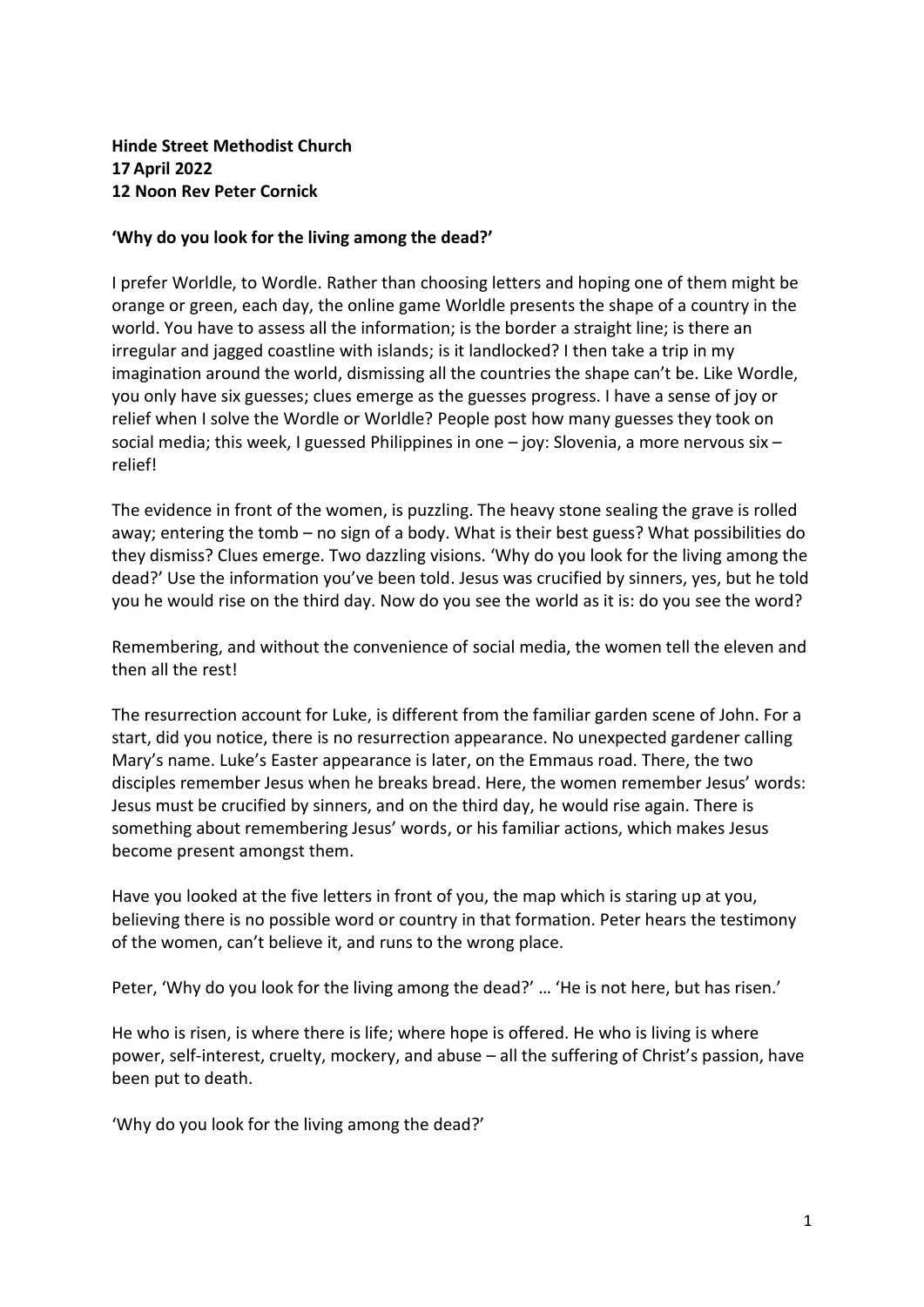In baptism, we discover a sign of life. The water, cleansing, healing, renewing. The image of rising from an old life to a new one. Rising with Christ – putting away all that leads to death and taking on all that makes for life.

Baptism, is the beginning of life with Christ. The start of the journey. Of learning more about Jesus. Easter has, in the church, been the traditional day for baptism. Why? Not just because of the symbolism of dying to the old and rising to the new. Easter presents the women at the tomb, who have of course been with Jesus throughout his life, but presents them at the beginning of a new journey. A journey of remembering all he had told them and keeping his living words in the present.

If the words from the cross that we heard on Friday … of forgiveness to his murderers, of grace to the criminals beside him, of love to Mary, of being a God who knows utter abandonment so he can be with humans who feel utterly abandoned, of thirsting for righteousness, of completing – finishing the work of love, and when all things are gone, when there is nothing, hoping in God's embrace … if those words, spoken in death are lifegiving, they need to be spoken about in the presence of the living. Christ's cross has meaning, not because it is about death, but because it is about living.

Baptism is about remembering Jesus' words and beginning a journey, like the women on the first Easter day, rising with him and living his life. He has risen: he is amongst the living.

'Why do you look for the living among the dead?'

The theologian Mark Oakley offers a poem by a 14<sup>th</sup> century Sufi poet called Hafiz.<sup>1</sup> In the poem, there is a more traditional and ancient game being played than the current online crazes: chess. Hafiz is charting the spiritual life. The one who understand, the saint, will understand that they are not the one in control – however much they desire to be so. It is God who makes the moves – guides the game. Oakley wants us to notice how the unexpected, the surprise of God, revealed in the poem and the empty tomb, removes our barriers and leaves us simply joyful – surrendering to God.

Here is part of the poem by Hafiz:

The saint knows That the spiritual path Is a sublime chess game with God.

And that the Beloved Has just made such a Fantastic Move

That the saint is now continually Tripping over joy And bursting out in Laughter

**.** 

<sup>1</sup> Oakley, Mark, *The Splash of Words*, Norwich, 2016